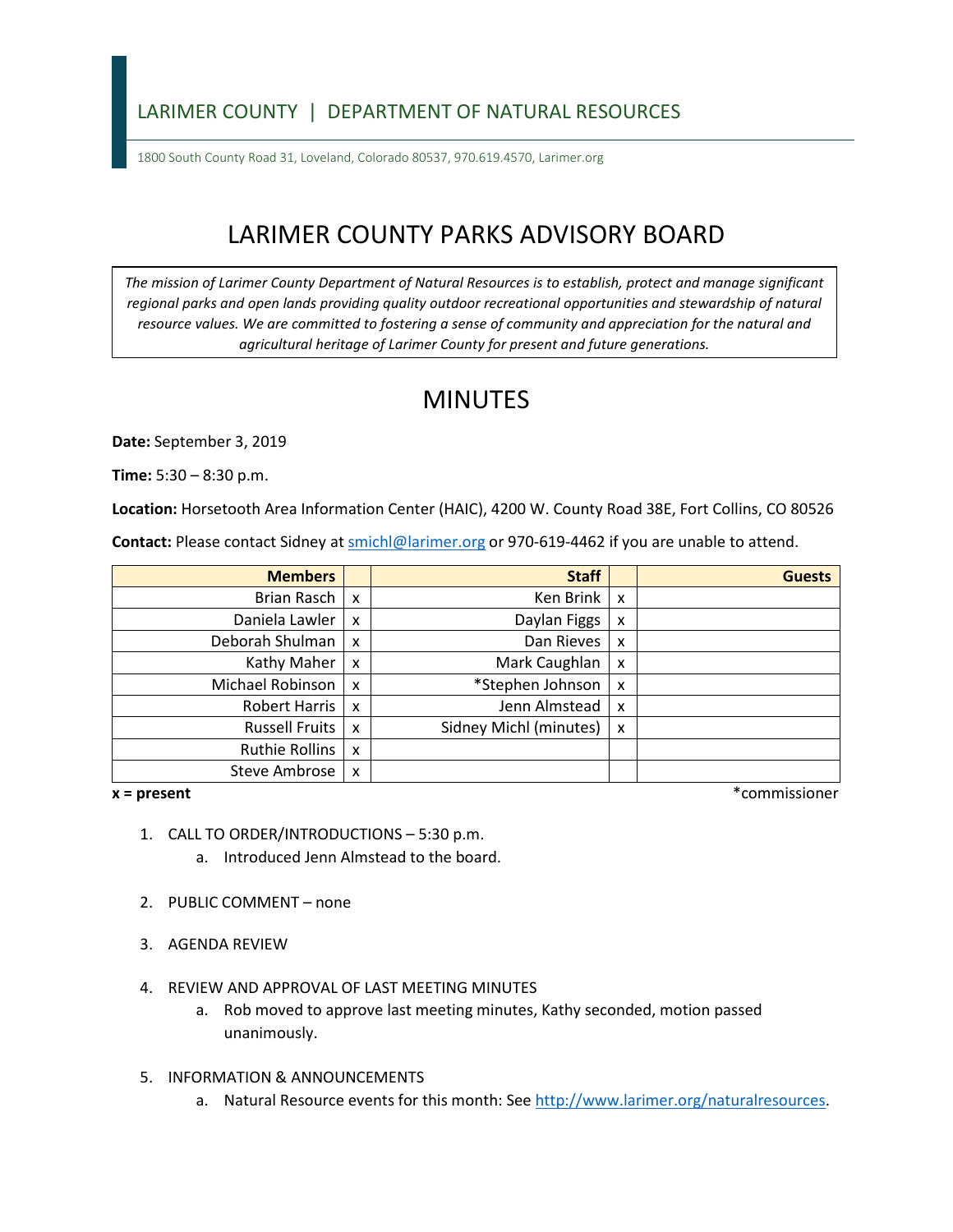- b. To sign up for Parks Advisory Board minutes, go to [http://larimer.org/subscriptions.cfm,](http://larimer.org/subscriptions.cfm) enter your email, click 'Subscribe,' and then check the 'Parks Advisory Board' box.
- which means we are likely to receive the grant. Next steps will include a site visit with c. The Department's Federal Lands Access Program grant application has been shortlisted program administrators with final notification anticipated in January 2020.

### 6. UPDATES & REPORTS

- a. Park District updates Dan/Mark
	- enforcement and maintenance staff. 26k people visited HT Reservoir over Labor parking outside of lot along road, common theme for holiday weekends. Campgrounds will remain full on weekends through September. Losing some Replacing power pedestals at Inlet Bay mid-October. i. Mark – Increasing visitation continues to be a trend, impacts on law Day weekend, busiest to date. Sunrise Swim Beach is a very popular spot, cars seasonal employees, ongoing challenge that we are working to address. Finalizing process with BOR on Satanka parking lot and archery range, construction will start this fall. Working on traffic study with Road and Bridge.
	- Planning and onboarding for winter projects. Weather has been great, had a ii. Dan – Challenges in retaining seasonal rangers throughout fall. Busy Labor Day weekend at Carter. 2 rangers in Academy, starting their  $4<sup>th</sup>$  week and doing well. Camp hosts are leaving for the season, responsibilities will shift back to rangers. very successful summer.
- b. Horsetooth Special Enforcement Zone Plan Ken and Mark
	- i. Outlining a plan with SO, Poudre Fire Authority, BOR, and state patrol to create new solutions for crime-related issues. Meeting with BOCC in October to review proposals, will bring to board in November or December. Goal is to implement plan in 2020.
	- ii. Michael asked about effectiveness of after-hours gates at HT Reservoir, it was noted that installing road fangs at parking lot exits has been successful for security and public safety.
- c. Visitor Use Study Jenn Almstead (30 minutes)
	- i. Increasing visitors due to increasing populations, purpose of study was to look at several properties (HTMOS, RMOS, HT Reservoir) to understand visitation and overall visitor experience. Worked with Colorado State University on methodology, sampling size, and data analysis.
	- ii. Study highlights include:
		- 1. Visitor Counts: estimated annual visitation and parking capacity (5 or less available parking spaces).
		- where visitors are coming from, average group size, reasons for visiting, trail uses reported, quality of facilities, crowding/conflict summary. 2. Visitor Satisfaction Survey: typical visitor, residence of visitors, top cities percentage of first-time visitors, primary activities by location, specific